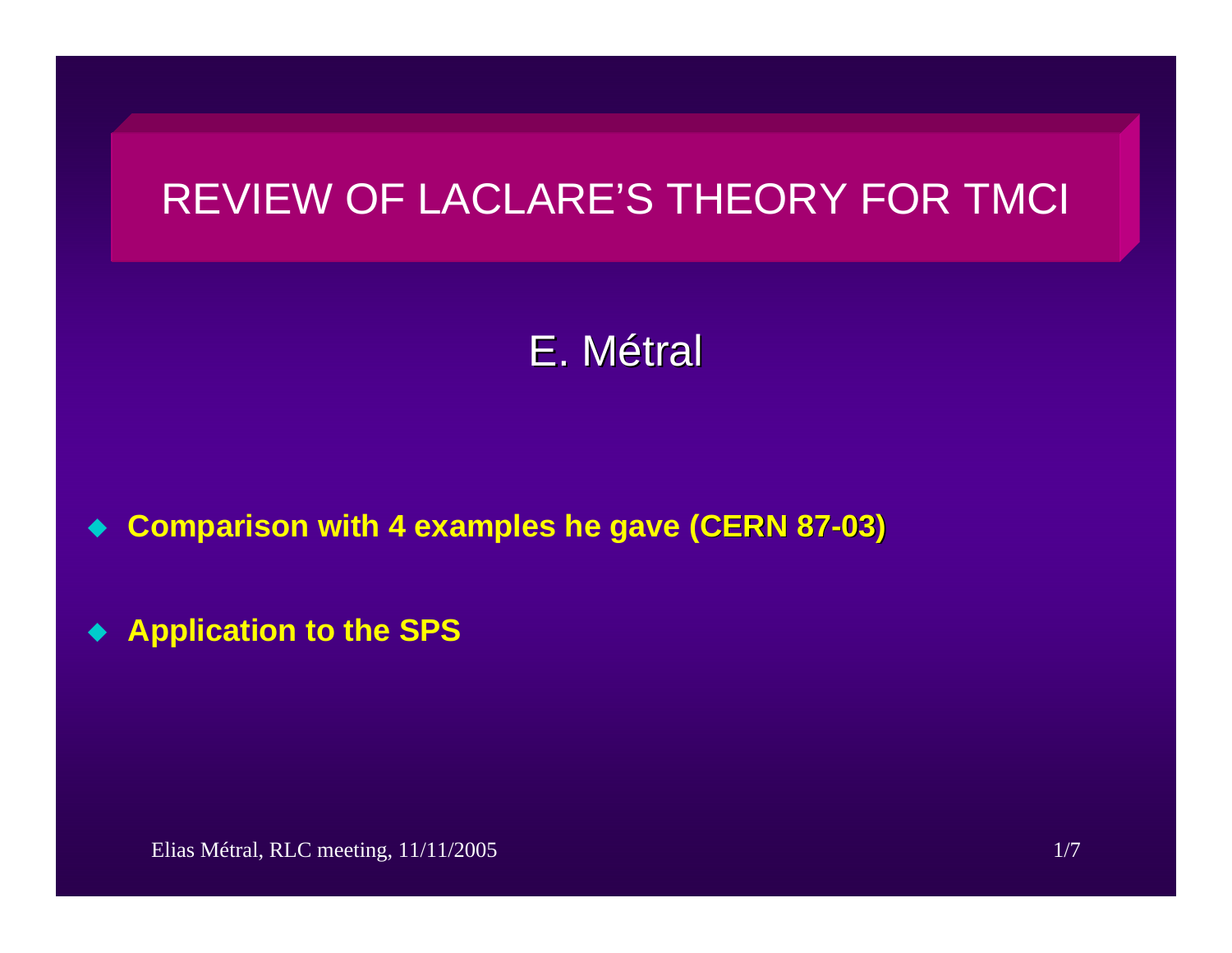## **Example 1: Constant inductive impedance Example 1: Constant inductive impedance**

#### **HIS RESULT HIS RESULT**

#### **MY RESULT MY RESULT**

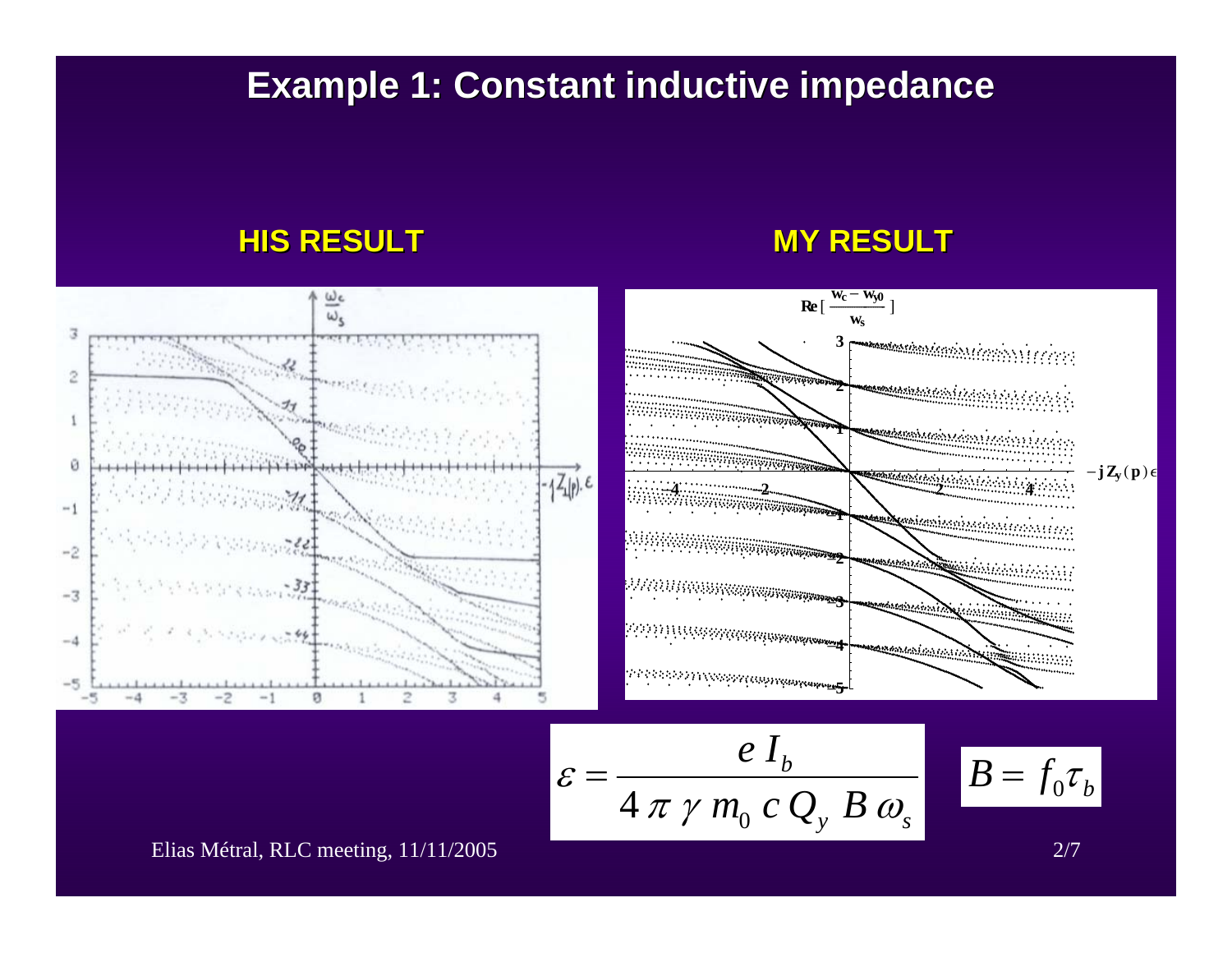**Example 2: Very short bunch interacting with a BB impedance** 

$$
f_r \tau_b = 0.2
$$

#### **HIS RESULT HIS RESULT**

### **MY RESULT MY RESULT**



#### Elias Métral, RLC meeting, 11/11/2005 3/7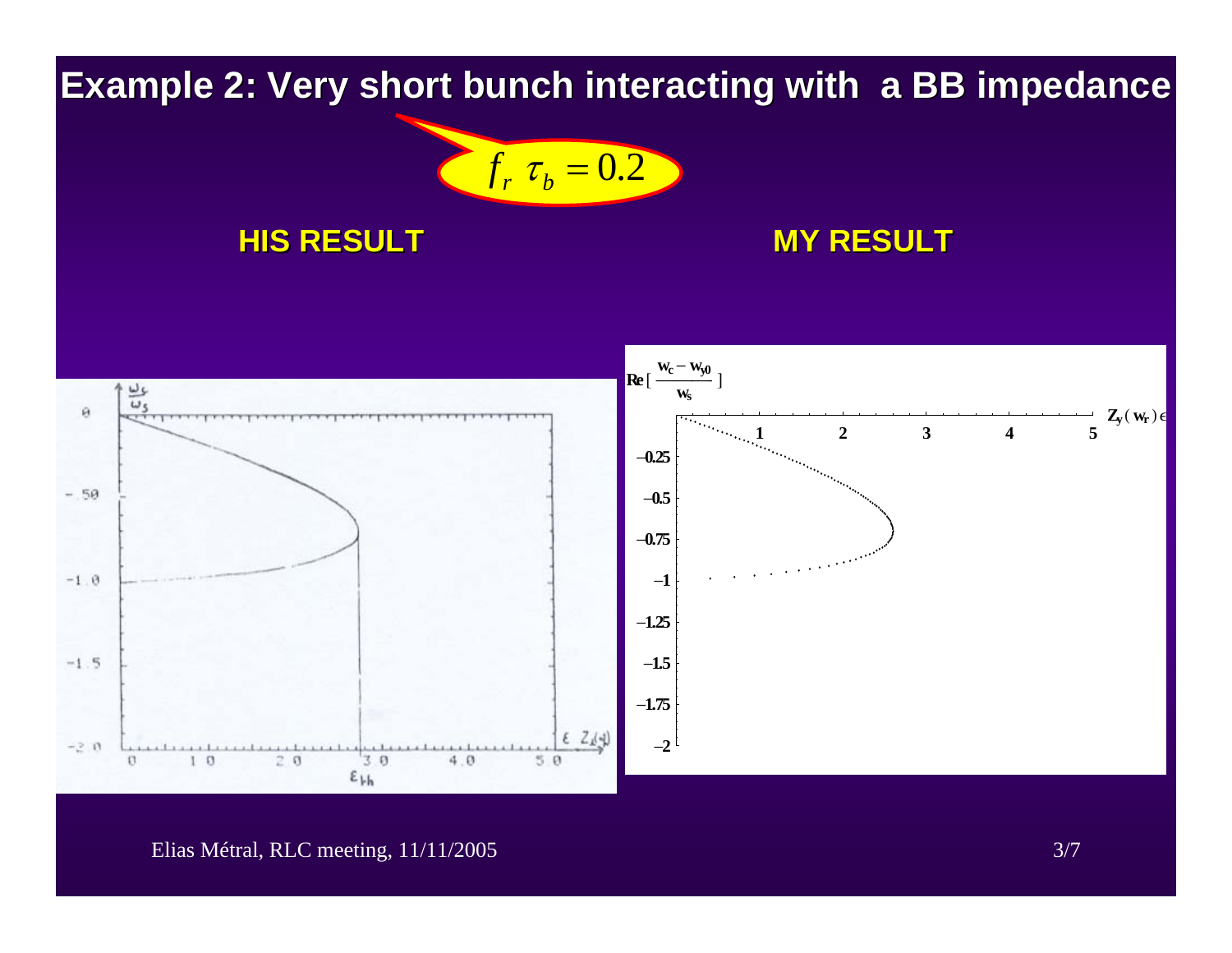## **Example 3: Short bunch interacting with a BB impedance**

$$
f_r \tau_b = 0.8
$$

### **HIS RESULT HIS RESULT**

### **MY RESULT MY RESULT**



#### Elias Métral, RLC meeting, 11/11/2005 4/7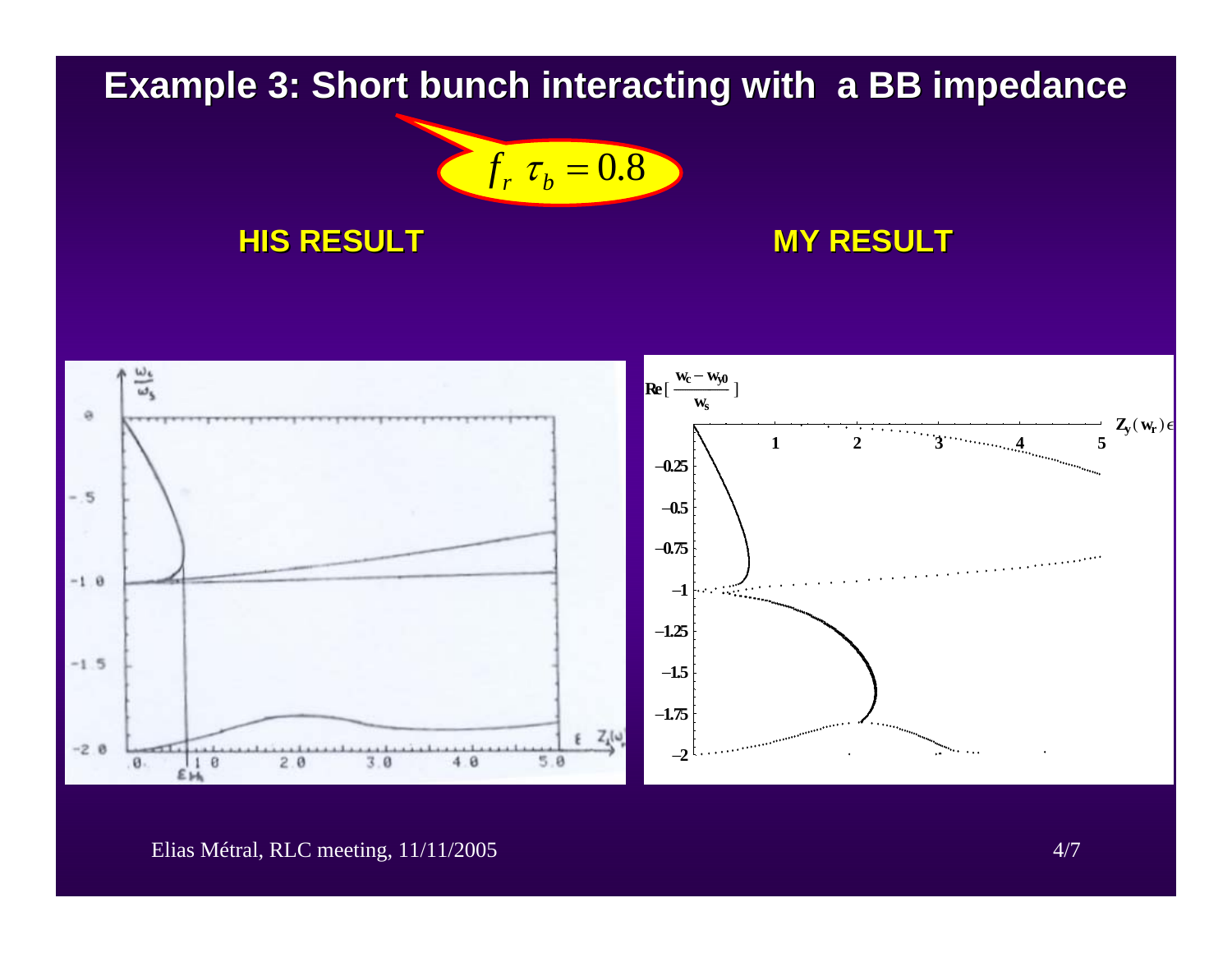# **Example 4: Long bunch interacting with a BB impedance**



#### **HIS RESULT HIS RESULT**

### **MY RESULT MY RESULT**



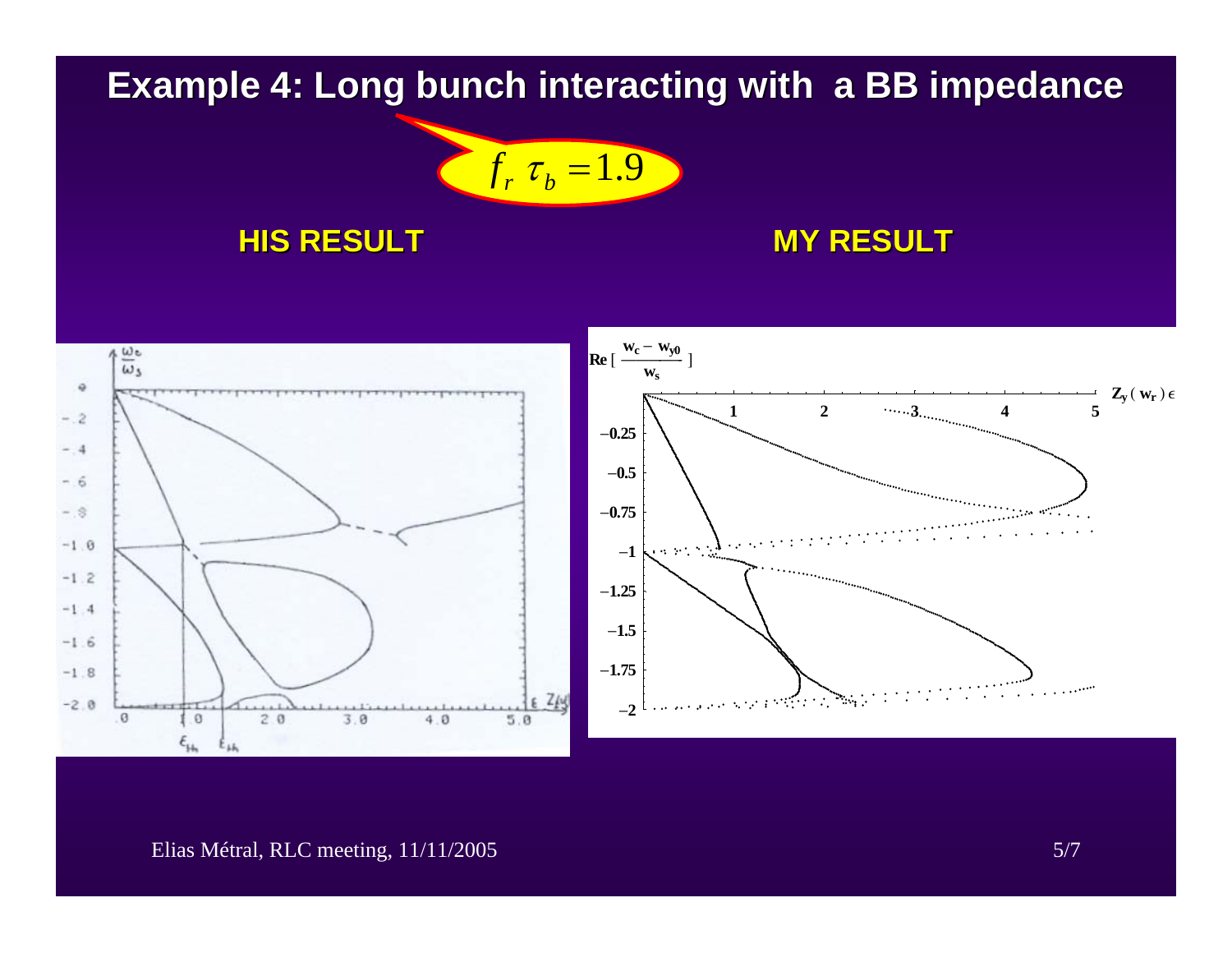# **APPLICATION TO THE SPS (1/2) APPLICATION TO THE SPS (1/2)**



#### **MY RESULT**

### **MOSES' RESULT**